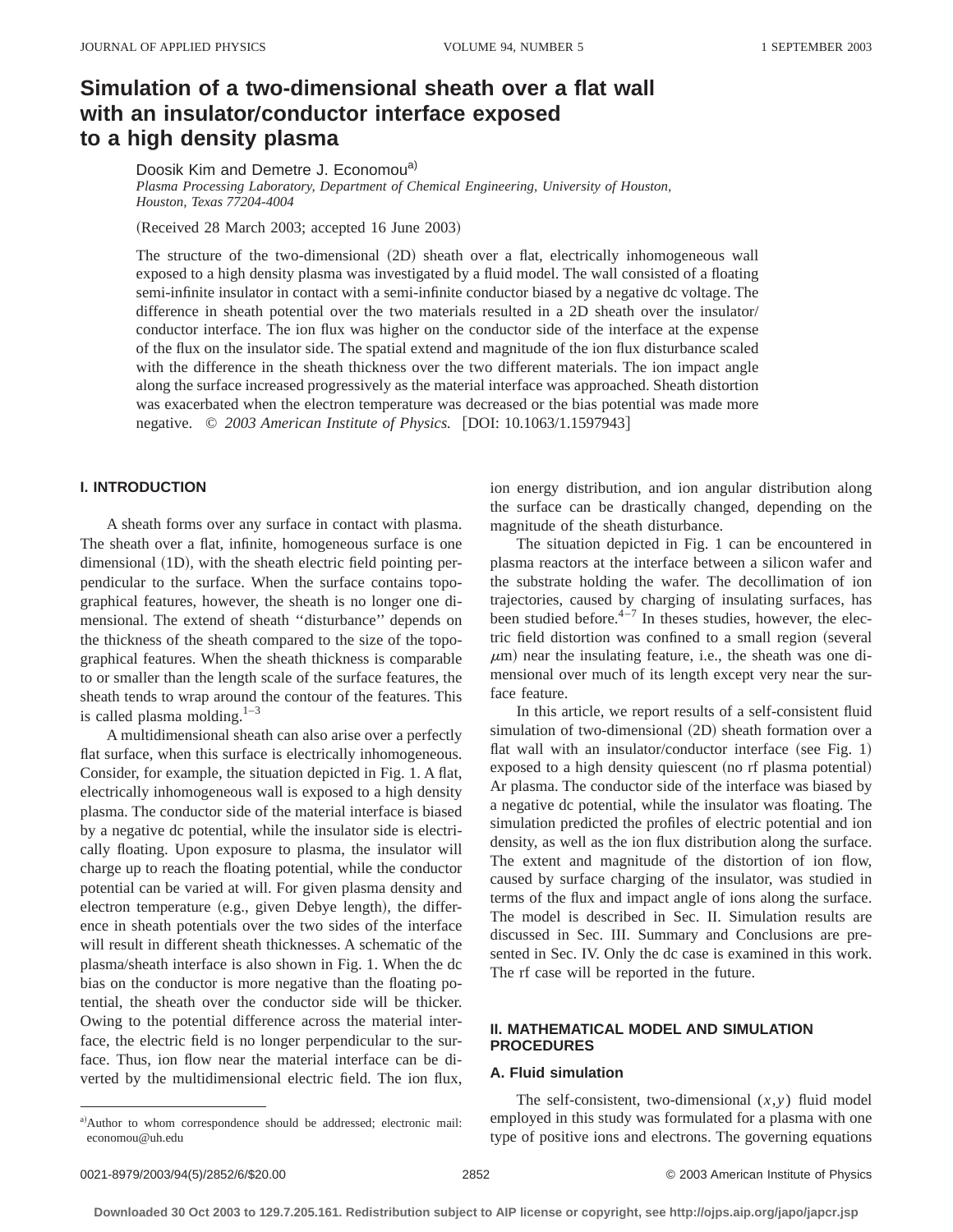

FIG. 1. Schematic (not to scale) of sheath formation over a flat, electrically inhomogeneous surface exposed to plasma. A semi-infinite electrically floating insulator is in contact with a semi-infinite conductor biased by a negative dc voltage. The plasma potential is  $\Phi_p$  and the conductor bias is  $\Phi_w$ . The floating potential  $\Phi_f$  on the surface of the insulator is in general a function of location along the surface.

were the mass and momentum balance equations for ions, coupled with Poisson's equation for the electric potential.<sup>1,8</sup> It was assumed that the ion distribution function was a drifting Maxwellian and the electron distribution function was Maxwellian. The Boltzmann relation was used for the electron density, neglecting electron inertia. Isothermal equations of state were used for both electrons and ions. The background neutral gas pressure and temperature (hence density) were taken to be uniform throughout.

The ion mass and momentum balance equations read

$$
\frac{\partial n_i}{\partial t} + \nabla \circ (n_i \vec{u}) = 0,\tag{1}
$$

$$
\frac{\partial}{\partial t}(n_i \vec{u}) + \nabla \circ (n_i \vec{u} \vec{u}) = -\frac{en_i}{m_i} \nabla \Phi - \nu_m n_i \vec{u},\tag{2}
$$

where  $n_i$ ,  $m_i$ , and **u** are the ion density, ion mass, and ion fluid velocity, respectively.  $\Phi$  is the electric potential and *e* is the elementary charge;  $\nu_m$  is the total collision frequency for momentum exchange of ions (elastic scattering and charge exchange collisions) with the background gas. The ion pressure force was ignored because the ion thermal energy is much lower than the drift energy (cold ion approximation).

Poisson's equation with the Boltzmann relation for electrons reads

$$
\nabla^2 \Phi = -\frac{e}{\varepsilon_o} \bigg( n_i - n_o \exp \bigg( \frac{\Phi - \Phi_o}{T_e} \bigg) \bigg),\tag{3}
$$

where  $\varepsilon_o$  is the permittivity of free space,  $T_e$  is the electron temperature (in V), and  $\Phi$ <sub>o</sub> and  $n<sub>o</sub>$  are the values for electric potential and ion density, respectively, at the top boundary of the domain (see Fig. 2). Since electrons see only a repelling potential, the electron energy distribution function should remain Maxwellian at the same temperature  $T_e$ .<sup>9</sup>

The simulation domain and boundary conditions are shown in Fig. 2. The location of the top boundary was far enough from the sheath edge so that a quasineutrality condition could be applied at the top. The domain height  $(1000$  $\mu$ m) was much larger than the sheath thickness for all cases studied. At the top boundary the plasma density  $(n_o=n_i)$  $(n_e)$  and the electric potential  $(\Phi_o)$  were specified. The electric potential was assumed to vary only in the vertical



FIG. 2. Simulation domain and boundary conditions. A high density Ar plasma was in contact with a flat, electrically inhomogeneous wall such as shown in Fig. 1. The plasma density  $n<sub>o</sub>$  and the electric potential  $\Phi<sub>o</sub>$  were specified at the top boundary, which was 1000  $\mu$ m above the wall. The electric potential at both side boundaries was assumed to vary only in the vertical direction ( $\partial \Phi / \partial x = 0$ ). The dc potential on the conductor surface was set at  $\Phi_w$ . The insulator side of the wall was floating and its surface potential was found as part of the solution.

direction on both side boundaries ( $\partial \Phi / \partial x = 0$ ). The width of the domain was 1000  $\mu$ m in most cases. This was far enough from the interface for the sheath to be effectively one dimensional at the lateral edges of the domain. A domain width of  $1600 \mu m$  was used in several cases of thicker sheath to again ensure a one-dimensional sheath at the lateral edges. A flat wall was located at the bottom of the domain. Half of the wall was a perfect conductor with a specified potential,  $\Phi_w$ . The application of such a bias was assumed not to change the plasma properties (electron density and temperature), i.e., the plasma was sustained independently of the presence of the material wall. The other half of the wall was a perfect insulator. Both conductor and insulator were of semi-infinite extent, i.e., the sheath reached its undisturbed state over the respective material far enough to the left and to the right of the interface. The insulating surface achieved the floating potential,  $\Phi_f$ , which was a function of position and was found as part of the solution (see below). The plasma sheath evolved self-consistently in accordance with the specified parameters  $(n_o, T_e, \Phi_o, \text{ and } \Phi_w)$ .

#### **B. Numerical solution method**

Equations  $(1)$  and  $(2)$  were discretized in space using a multidimensional flux-corrected transport (FCT) scheme developed by Zalesak.<sup>10</sup> In FCT, a weighted average of low order and high order fluxes is used for the convective flux terms in the governing equations. The FCT solutions are stable and also have higher accuracy compared to low order solutions. In this study, second order central difference was used for the high order flux and Rusanov's method, an improvement of Rax's method, was used for the low order flux.<sup>1</sup> Equations  $(1)$  and  $(2)$  were integrated in time using an Adams–Bashforth second order method. The time step was chosen so that the Courant–Friderichs–Levy condition was satisfied. At the end of each time step, Poisson's equation was solved by a Newton–Raphson method combined with a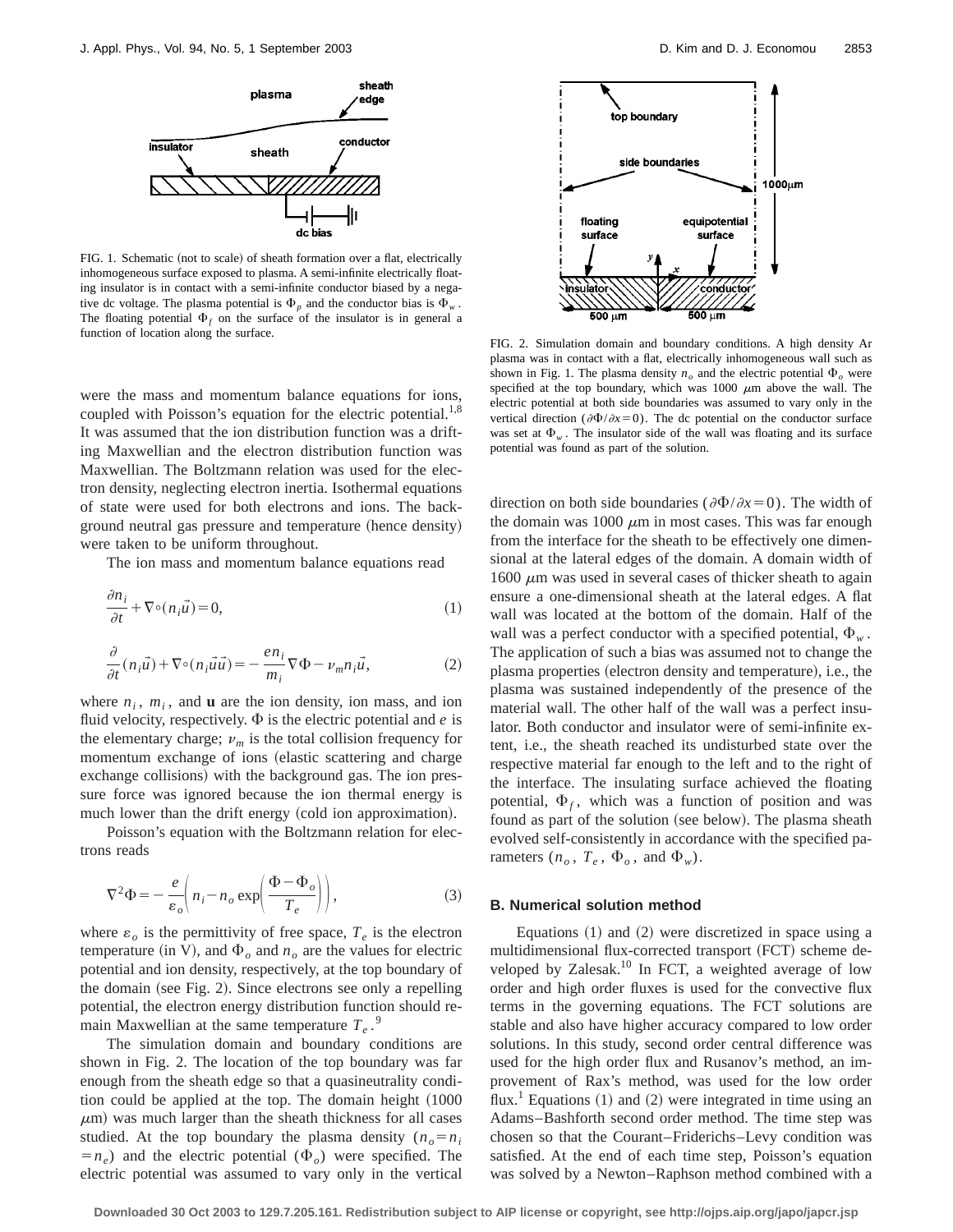conjugate gradient scheme to update the electric potential. The simulation evolved until a steady-state solution was reached.

#### **C. Surface charging and floating potential**

The conductor surface can draw a net current, but the charge in the conductor rearranges instantaneously so that the conductor remains equipotential (conductivity is infinite).<sup>11</sup> On the other hand, upon exposure to plasma, charge accumulates on the insulator surface, until the floating potential is reached at steady state. $9$  However, the floating potential depends on the ion flux (one of the unknowns), this flux being a function of position on the insulator surface. Hence, the potential of the insulator as a function of position was determined as part of the solution using a surface charge balance.

The surface charge density  $\rho_s$  at any point on the insulator is

$$
\frac{\partial \rho_s}{\partial t} = e J_i - e J_e, \tag{4}
$$

where  $J_i$  and  $J_e$  are the flux of positive ions and electrons, respectively, onto the surface. Equation  $(4)$  does not include any displacement currents (dc case), and assumes a perfect insulator (no surface conduction of charge).

The thermal flux of inertialess electrons is given by

$$
J_e = \frac{1}{4} n_o \exp\left(\frac{\Phi_f - \Phi_o}{T_e}\right) \sqrt{\frac{8T_e}{\pi m_e}},\tag{5}
$$

where  $m_e$  is the electron mass.

The steady-state floating potential on the insulator surface is attained when  $J_i = J_e$ , i.e.,

$$
\Phi_f = T_e \ln \left( \frac{4J_i}{n_o} \sqrt{\frac{\pi m_e}{8T_e}} \right) + \Phi_o \,. \tag{6}
$$

The floating potential scales with the electron temperature. For a one-dimensional sheath over an infinite floating wall, both the ion flux and the floating potential are uniform over the entire surface. In the present study, however, the ion flux onto the insulating surface is nonuniform, causing the floating potential to vary along the insulator.

Ion bombardment of a surface can result in the emission of secondary electrons.8,9 The secondary electron emission coefficient can be quite large for some insulators ( $\sim$ one electron per ion). When secondary electron emission from the insulator surface is considered, the floating potential becomes

$$
\Phi_f = T_e \ln \left( \frac{4(1 + \gamma_{\rm se}) J_i}{n_o} \sqrt{\frac{\pi m_e}{8T_e}} \right) + \Phi_o, \tag{7}
$$

where  $\gamma_{se}$  is the secondary electron emission coefficient. Emission of secondary electrons makes the floating potential less negative, and thus decreases the sheath potential over the insulator,  $\Phi_o - \Phi_f$ .



FIG. 3. Electric potential (a) and ion streamlines (b) over the wall, for  $n<sub>o</sub>$  $=10^{17}$  m<sup>-3</sup>,  $\Phi_w = -40$  V,  $T_e = 3$  eV, and  $\gamma_{se} = 0$ . The wall potential of the insulator was  $-14.8$  V, far away from the material interface located at *x*  $=0$ . The resulting sheath edge is also shown in (b). The sheath edge by the space charge criterion was defined as the location where the relative net space charge density,  $(n_i - n_e)/n_i$ , was 0.01. The sheath edge by the Bohm criterion was defined as the locus of points where the ion speed equals the Bohm speed  $(u_x^2 + u_y^2)^{1/2} = (kT_e/m_i)^{1/2}$ .

## **III. RESULTS AND DISCUSSION**

Figure  $3(a)$  shows the electric potential profile near the insulator/conductor interface, for  $n_o = 10^{17} \text{ m}^{-3}$ ,  $\Phi_w$  $=$  -40 V,  $T_e$  = 3 eV, and  $\gamma_{se}$  = 0. The plot covers a horizontal distance of only 600  $\mu$ m, although the simulation covered a distance of 1000  $\mu$ m. The potential was referenced with respect to the potential at the top boundary (i.e.,  $\Phi_0 = 0$  V). The background gas pressure was set at 10 mTorr throughout this study. The potential distribution is one dimensional far away from the material interface located at  $x=0$ . The sheath potential, a function of horizontal position, is 40 V over the conductor and 14.8 V over the insulator, far away from the interface.<sup>12</sup> The floating potential becomes more negative by  $\sim$  1.2 V along the insulator surface as the material interface is approached. The sheath potential is larger and the sheath is thicker on the conductor side, compared to the insulator side. The corresponding sheath edge is plotted in Fig.  $3(b)$ . The sheath edge was defined as the location where the relative net space charge density  $(n_i - n_e)/n_i = 0.01$ . The sheath edge gently bends over the interface, becoming horizontal (1D sheath) far away on either side of the interface. The sheath

**Downloaded 30 Oct 2003 to 129.7.205.161. Redistribution subject to AIP license or copyright, see http://ojps.aip.org/japo/japcr.jsp**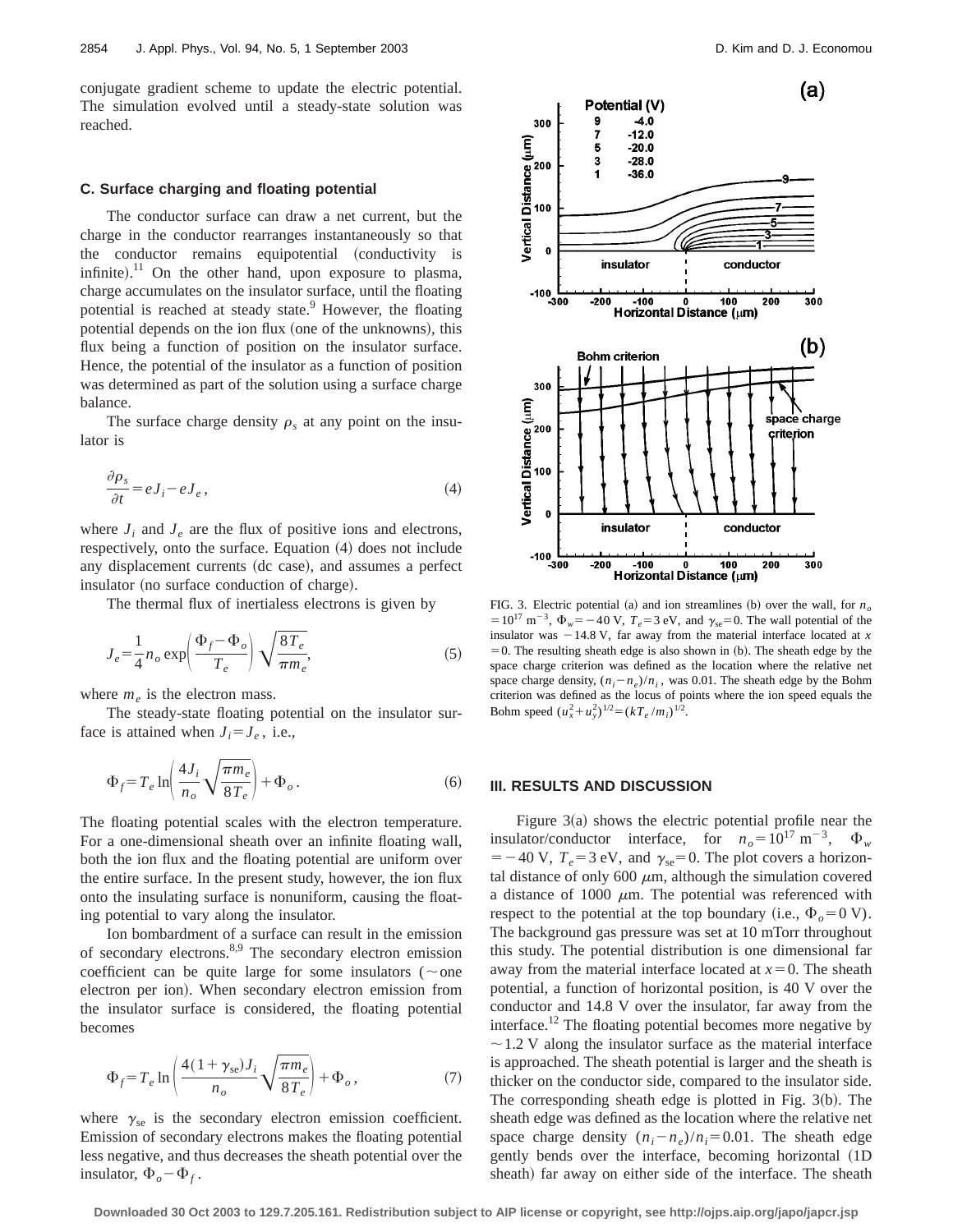

FIG. 4. Ion flux and ion impact angle along the wall for the conditions of Fig. 3. The undisturbed value of the ion flux (calculated far away from the interface, where the sheath was one dimensional) is slightly larger on the conductor side, compared to the insulator side, because of the larger sheath potential. The undisturbed value of the ion flux was  $2.19 \times 10^{20}$  and 2.11  $\times$  10<sup>20</sup> m<sup>-2</sup> s<sup>-1</sup> for the conductor and insulator surfaces, respectively. The value of  $X_{5\%}$ , which defines the extent of the ion flow disturbance (see Fig. 8), was 205  $\mu$ m for this case.

thickness (calculated at a horizontal distance of 500  $\mu$ m on either side the interface) was 320 and 230  $\mu$ m over the conductor and the insulator, respectively.

Since the Debye length is much smaller than the ion mean free path in this system, the classic Bohm sheath criterion should be applicable. Figure  $3(b)$  also shows the sheath edge defined as the locus of points where the ion speed equals the Bohm speed. Again, the sheath edge bends gently over the material interface. The sheath defined by the Bohm criterion is thicker than that defined by the space charge criterion,  $(n_i - n_e)/n_i = 0.01$ , since the Bohm "edge" is normally closer to the quasineutral plasma.

Representative ion streamlines are also shown in Fig.  $3(b)$ . Outside the sheath edge, the ion streamlines are mainly vertical and equally spaced. This is also the case inside the sheath, at locations far away on either side of the interface. These ions are accelerated by 1D fields. Ions entering the sheath over the material interface, however, are under the influence of a 2D field, which bends the ion trajectories away from the vertical towards the conductor side of the interface. This results in an increase of the ion flux on the conductor at the expense of that on the insulator side of the interface. The ion impact angle is also affected by the 2D fields.

Figure 4 shows the ion flux and ion impact angle along the surface for the same conditions as in Fig. 3. The impact angle was calculated as  $\tan^{-1}(-u_x/u_y)$ , where  $u_x$  and  $u_y$ are the horizontal and vertical components of the ion fluid velocity, respectively. As the material interface is approached from the insulator side, the ion impact angle increases drastically, while the ion flux decreases from its undisturbed value. At the interface, the ion impact angle peaks but the ion flux reaches a minimum value. The ion flux increases abruptly as one crosses the interface. Both the ion impact angle and the ion flux decrease gradually to their undisturbed values as one moves further along the conductor surface. The ion impact angle is zero far away on either side of the inter-



FIG. 5. Contours of sheath edge as a function of the electron temperature for  $n<sub>o</sub>=10^{17}$  m<sup>-3</sup>,  $\Phi_w=-40$  V, and  $\gamma_{se}=0$ . The sheath edge was defined as the location where the relative net space charge density was 0.01.

face. This implies 1D (along the vertical) ion acceleration. Of course, ion neutral collisions, especially in the pre-sheath, would result in a small angular dispersion of the ion flux, not captured by the fluid simulation. The gross disturbance in ion flux and impact angle near the material interface is caused by the diverging electric field. In addition, the sheath potential varies from 14.8 to 16 V along the insulator surface, and it is 40 V along the conductor surface. Hence, the ion impact energy (not shown), which is equal to the sheath potential in the absence of collisions in the sheath, varies considerably along the surface, especially around the material interface.

The contour shape of the sheath edge over the insulator/ conductor wall depends on the electron temperature, as shown in Fig. 5. As the electron temperature is lowered from 5 to 1.5 eV, the sheath thickness shrinks much faster over the insulator side, causing greater disturbance. This is because both the local Debye length and the sheath potential see Eq.  $(7)$ ] decrease over the insulator, compared to the conductor, where only the local Debye length decreases but the sheath potential is kept the same. In other words, the difference in sheath thickness over the two sides of the wall is more pronounced at lower electron temperature (see also Table I). As a result, the discontinuous jump of the ion flux across the interface and the maximum ion impact angle both increase as the electron temperature is lowered (see Fig.  $6$ ). A similar situation is encountered when the potential of the conductor becomes more negative: the (unperturbed) sheath over the conductor thickens but the sheath thickness over the insulator does not change, exacerbating the distortion of the sheath edge. However, when the plasma density on the top boundary,  $n<sub>o</sub>$ , was lowered (everything else being the same), the sheath thickness increased by the same factor on both sides of the interface.

When secondary electrons are emitted from the insulating wall, a larger electron influx is needed to balance the surface charge. Secondary electron emission causes the sheath potential and thickness to decrease on the insulator side of the interface, while the sheath thickness remains the same on the conductor side. This makes the sheath thickness difference, and associated disturbance, larger. Figure 7 shows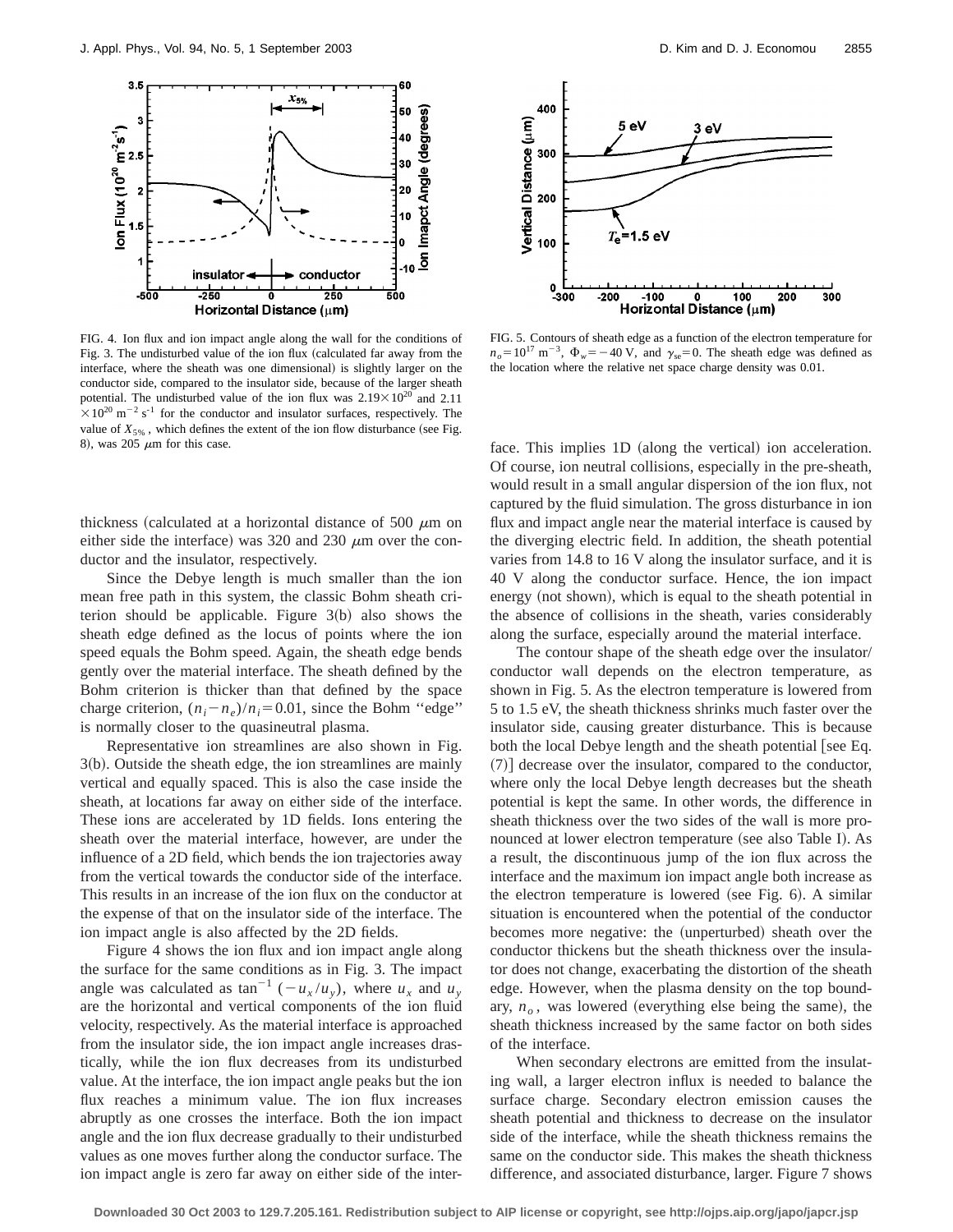TABLE I. Parameter values used for simulation and resulting sheath thickness. Gas pressure was fixed as 10 mTorr. The surface potential of the conductor  $\Phi_w$  ranged from  $-20$  to  $-80$  V. The ion density at the top boundary  $n<sub>o</sub>$  varied from  $2\times10^{16}$  to  $2\times10^{17}$  m<sup>-3</sup>. The electron temperature and secondary electron emission coefficient of the insulator were also varied as shown.

| Case              | $n_{\scriptscriptstyle O}$<br>$(10^{17} \text{ m}^{-3})$ | $\Phi_w$<br>(V) | $T_e$<br>(eV) | $\gamma_{\rm se}$ | a<br>$L_{\mathrm{sh},c}$<br>$(\mu m)$ | $L_{sh,d}^{\text{a}}$<br>$(\mu m)$ | $L_{\text{sh},c} - L_{\text{sh},d}$<br>$(\mu m)$ |
|-------------------|----------------------------------------------------------|-----------------|---------------|-------------------|---------------------------------------|------------------------------------|--------------------------------------------------|
| (a)               | 1.0                                                      | $-20$           | 3.0           | 0.0               | 252                                   | 230                                | 22                                               |
| (b)               | 1.0                                                      | $-40$           | 3.0           | 0.0               | 320                                   | 230                                | 90                                               |
| (c)               | 1.0                                                      | $-60$           | 3.0           | 0.0               | 370                                   | 230                                | 140                                              |
| (d)               | 1.0                                                      | $-80$           | 3.0           | 0.0               | 417                                   | 228                                | 189                                              |
| (e)               | 1.0                                                      | $-40$           | 1.5           | 0.0               | 296                                   | 165                                | 131                                              |
| (f)               | 1.0                                                      | $-40$           | 5.0           | 0.0               | 338                                   | 292                                | 46                                               |
| (g)               | 1.0                                                      | $-40$           | 5.0           | 0.5               | 339                                   | 288                                | 51                                               |
| (h)               | 1.0                                                      | $-40$           | 5.0           | 0.9               | 336                                   | 279                                | 57                                               |
| (i)               | 0.2                                                      | $-20$           | 3.0           | 0.0               | 544                                   | 506                                | 38                                               |
| (j)               | 0.5                                                      | $-20$           | 3.0           | 0.0               | 352                                   | 324                                | 28                                               |
| $\left( k\right)$ | 2.0                                                      | $-20$           | 3.0           | 0.0               | 181                                   | 165                                | 16                                               |

<sup>a</sup>The sheath edge was defined as the location where the relative net space charge density was 0.01. The sheath thickness over the conductor  $(L_{\text{sh},c})$  and the dielectric insulator  $(L_{\text{sh},d})$  was calculated far away from the material interface, where the sheath was one dimensional. The sheath thickness showed a small variation (less than  $\sim$  1%) for simulation cases using the same plasma parameters, but different mesh resolution.

the ion flux and ion impact angle profiles along the wall for a secondary electron coefficient of the insulator  $\gamma_{se}=0.9$ . Other conditions were:  $n<sub>o</sub>=10^{17} \text{ m}^{-3}$ ,  $\Phi_w=-40 \text{ V}$ , and  $T_e$ =5 eV. The case  $\gamma_{se}$ =0 is also shown for comparison. For  $\gamma_{se}$ =0.9, the discontinuous jump of ion flux and ion impact angle across the interface are more pronounced. In practice, secondary electrons are accelerated by the sheath field back into the plasma, and can participate in inelastic processes (e.g., ionization) influencing the ionization balance. Such effects were outside the purpose of this study.

Table I summarizes the parameter values used for simulation cases considered in this study, and the resulting sheath thickness. The sheath thickness over the conductor,  $L_{\text{sh.c}}$ , was always larger than that over the dielectric insulator,  $L_{sh,d}$ . Two new variables were also defined in order to quantify the disturbance of ion flow due to the two-dimensional sheath. These variables were based on the ion flux disturbance on the conductor side.  $X_{5\%}$  was defined as the horizontal location, where the ion flux, *J*, increased by 5% from its undisturbed value,  $J_{o,c}$ , (i.e., at  $x = X_{5\%}$ ,  $J/J_{o,c} = 1.05$ , see also Fig. 4).  $X_{5\%}$  was intended to represent the spatial extent of the disturbance. Furthermore, the magnitude of the disturbance was defined as  $(\Delta J_{\text{max}} \times X_{5\%})/2$ , where  $\Delta J_{\text{max}}$  $=(J_{\text{max}}-J_{o,c})/J_{o,c}$ ,  $J_{\text{max}}$  being the maximum value of the ion flux on the conductor side.  $(\Delta J_{\text{max}} \times X_{5\%})/2$  is roughly proportional to the total current deflected towards the conducting surface. This can be understood by looking at Fig. 4; the ion flux profile on the conductor side from the interface (*x*  $(50)$  to  $x = X_{5\%}$  is roughly triangular in shape, and the ion current is proportional to the area of the triangle. Figure 8 shows  $X_{5\%}$  and  $(\Delta J_{\text{max}} \times X_{5\%})/2$  as a function of the sheath thickness difference,  $\Delta L_{sh}(\equiv L_{sh,c} - L_{sh,d})$ , for all cases of Table I. When  $\Delta L_{sh}$  increases, the sheath edge is more distorted, leading to a greater spatial extent of the ion flow disturbance [Fig. 8(a)], and a larger ion current deflected towards the conductor side of the interface  $[Fig. 8(b)].$  The magnitude of the disturbance is roughly linear with  $\Delta L_{sh}$ [Fig. 8(b)] for the range of parameter values studied.



FIG. 6. Ion flux (a) and ion impact angle (b) along the wall as a function of the electron temperature for the conditions of Fig. 5. The ion flux was normalized by its undisturbed value on the conductor side,  $J_{\rho,c}$  .  $J_{\rho,c}$  $= 1.53 \times 10^{20}$ , 2.19 $\times$ 10<sup>20</sup>, and 2.85 $\times$ 10<sup>20</sup> m<sup>-2</sup> s<sup>-1</sup> for  $T_e$ =1.5, 3, and 5 eV, respectively. The undisturbed value of the ion flux on the insulator side  $J_{o,d}$ , was  $1.46 \times 10^{20}$ ,  $2.11 \times 10^{20}$ , and  $2.79 \times 10^{20}$  m<sup>-2</sup> s<sup>-1</sup> for  $T_e$ =1.5, 3, and 5 eV, respectively. The undisturbed value of ion flux was always slightly larger on the conductor side because of the larger sheath potential. When the electron temperature is lowered, the sheath potential over the insulator decreases [see Eq.  $(7)$ ], but the sheath potential over the conductor remains the same.